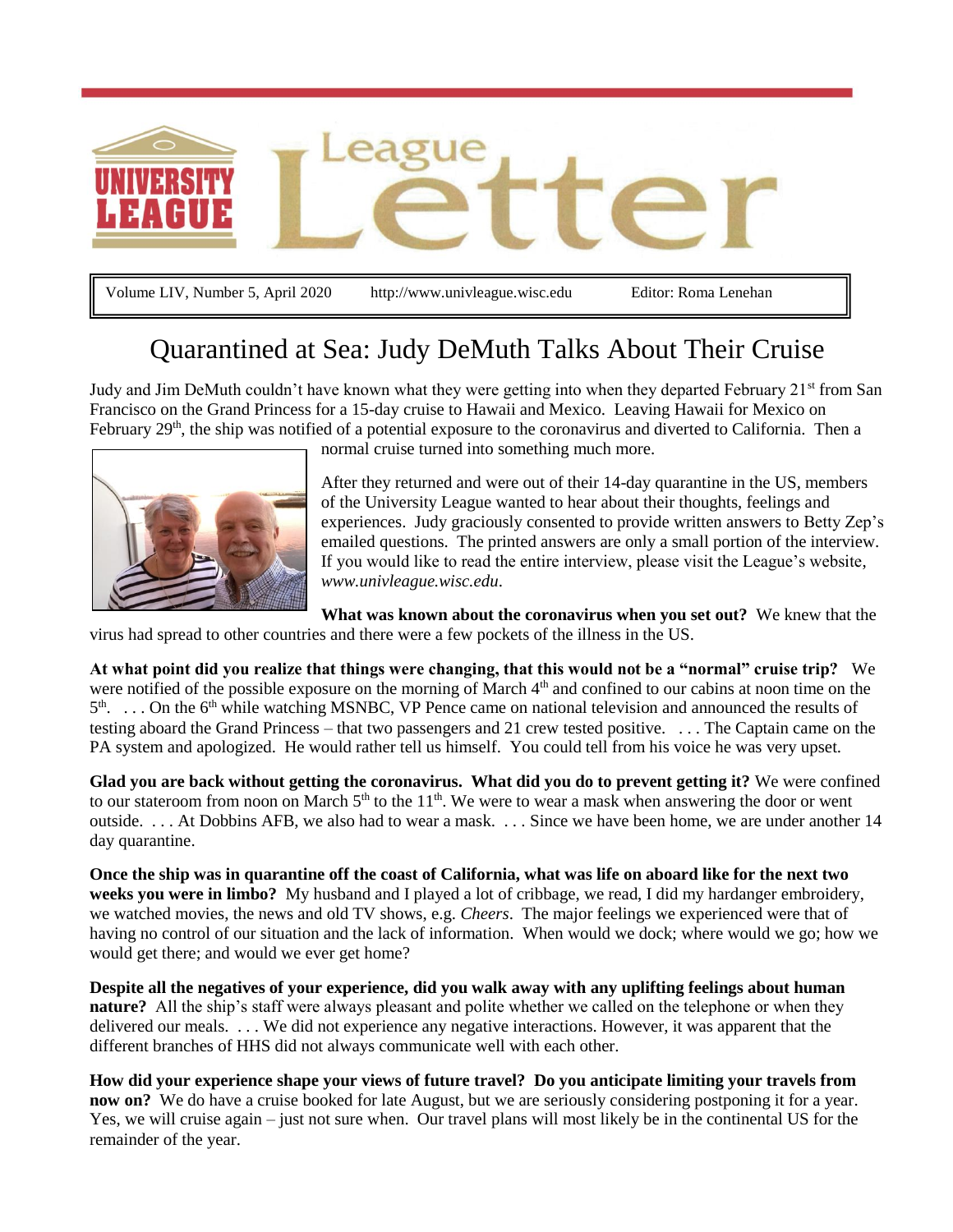# From the President's Desk



Wow! The 2019-2020 year is almost at an end. It has been a very busy year with the League seeing some meaningful changes. Before I talk about that, I'd like to thank all of you who have worked so hard all year. First to the Board of Directors, you have worked so diligently to make sure the organization continues to work on keeping up our traditions and keeping our organization moving forward.

Thank you to the Interest Group leaders, the volunteers to our many organizations, our scholarship donors, our Stay-at-Home Scholarship

Committee, and all of those who attended our scholarship fundraisers at the IHOP. We have so many hard working members in this organization. From the president's chair, I am just amazed at how hard we all worked.

We are ending our present cycle of the five-year strategic plan. As a group, members of the Board of Directors were invited to participate in the development of a new strategic plan. We continue to work to complete this plan.

We also held our first "Smart Phone Essentials" classes. We plan to continue these classes in the fall. If you didn't get a chance to attend a class this past fall, your opportunity is coming. Unfortunately, the computer component of our technology classes were postponed. We have had our initial meeting of our new Technology Interest Group. We did a great job with our fundraising efforts, thanks to all who participated. We've also spent a lot of time looking at how committees work and did our best to help these groups run more efficiently using timelines to complete assignments.

Our Annual Meeting May 6, 2020, at the Maple Bluff Country Club has been cancelled due to the coronavirus. **Super Charged: Ancient Practices for Modern Happiness** was to be presented by our guest speaker Dr. Charles L. Raison, MD, a psychiatrist who is internationally recognized for his groundbreaking research on enhancing emotional well-being in the modern world. With what's going on in the country right now, having to stay at home would cause anyone to be in a depressive state. Perhaps he will be able to speak to us at another time in the near future.

As I think about this past year, I've learned a lot about how League runs and I've made new friends. I've had the opportunity to encounter these friends in other contexts as well, which makes me appreciate the fabric and the diversity of opportunities offered by the League, a wonderful organization. Thank you for the opportunity to serve.

*Barbara Rogers*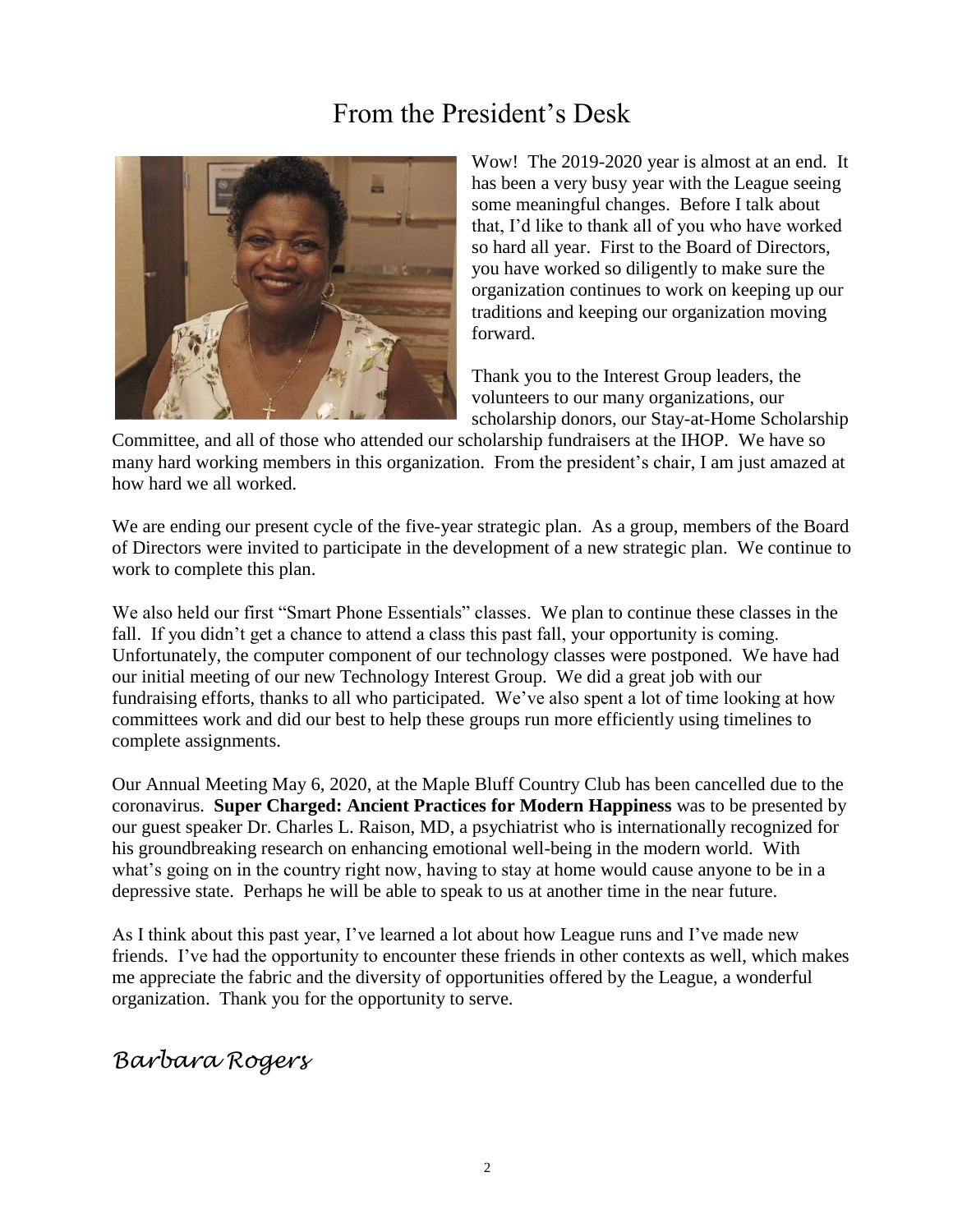# Cancellations and New Dates

It's hard to believe. In just a few weeks these unsettling times have brought upheaval to our lives in ways we never imagined. In keeping with official mandates due to the unprecedented conditions surrounding the COVID-19 pandemic, University League cancelled both our March Spring Luncheon and our May Annual Meeting.

Disappointing though these developments are, we are looking ahead with optimism to rescheduling our Spring Luncheon and speaker Professor Pajarita Charles this summer. We are also announcing our programs for next year (see below). We are confident that you will find each event unique and informative.

Regrettably, we were unable to reschedule Professor Charles Raison, M.D, our May 6 Annual Meeting speaker, for next year. His talk, "*Supercharged: Ancient Practices for Modern Happiness,*" may be considered for the 2021-2022 year.

### **Upcoming Dates**

#### **Spring Luncheon, Rescheduled**

Professor Pajarita Charles, "*Kids with Incarcerated Parents*" Thursday July 23, 2020, 11:00 a.m., Nakoma Golf Club Registration information will be sent in June, either by email or regular mail

### **Fall Coffee**

Wednesday September 23, 2020, Nakoma Golf Club Jessica Michna, American Historical Characters Impressionist "Goode Rebeka, Trial by Fire: The Salem Witch Trials"

#### **Candlelight Concert**

Friday December 4, 2020, Maple Bluff Golf Club The Dalton Gang Girls Quartet, The American Songbook and Big Band Favorites (Bring your dancing shoes, if you are so inclined!)

### **Spring Luncheon**

Tuesday March 23, 2021, Nakoma Golf Club Gail Ambrosius, Madison Chocolatier Presentation followed by a chocolate tasting

### **Annual Meeting and Luncheon**

Thursday May 13, 2021, Brassworks at The Goodman Center Sarah Marty, Producing Artistic Director, Four Seasons Theatre "Hamilton: How a Musical about History made Musical History"

 $\triangleright$  Caveat: Please be aware that events are subject to postponement or cancellation if restrictions on gatherings continue indefinitely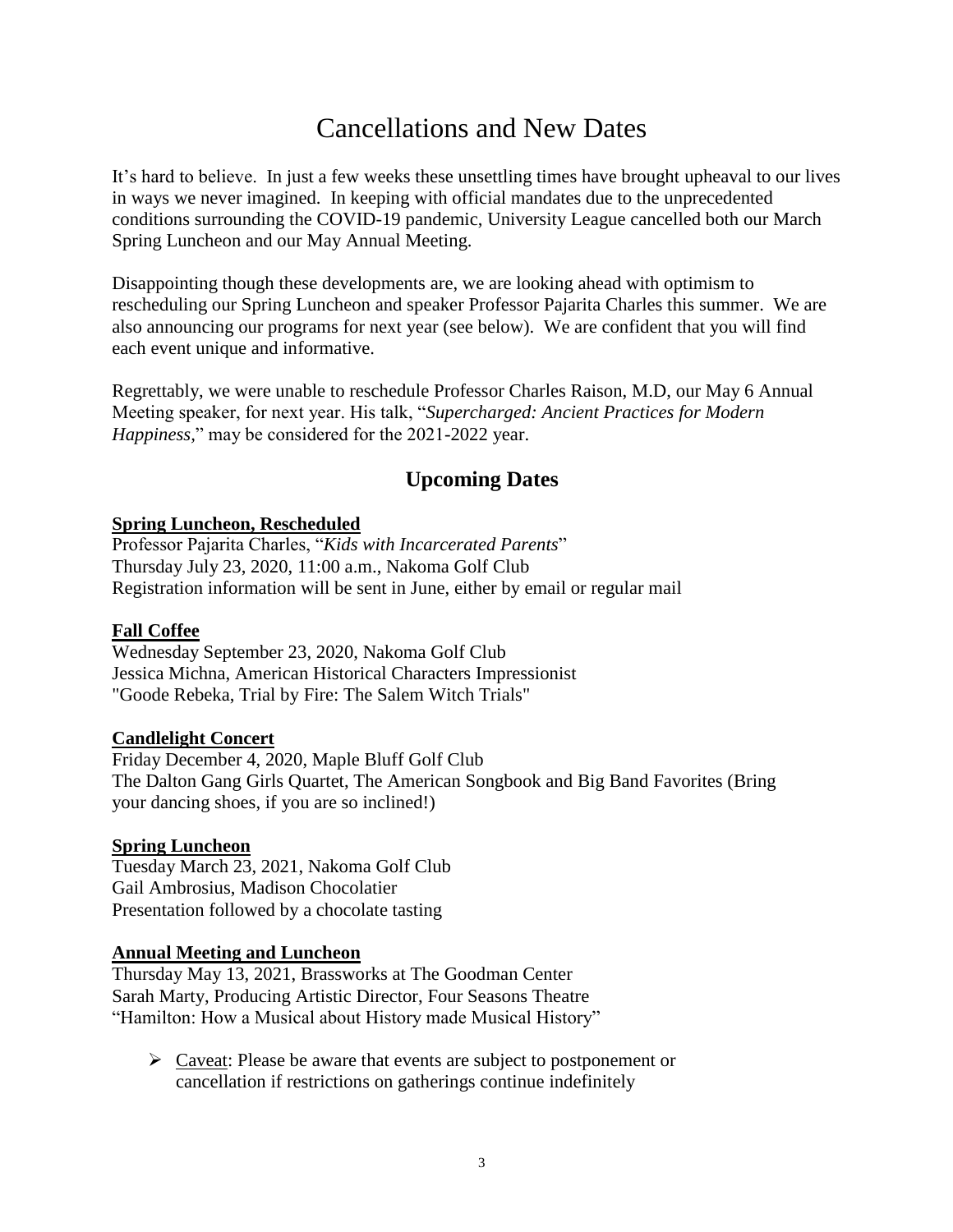# Spring News from the University League Nominating Committee

The following members of the Nominating Committee have been meeting since September to sow the seeds for the annual planting of the University League Board of Directors: Theresa Calderón, Ruth Gifford Johnson, Kay Jarvis-Sladky, Judy Stang, Mary Jo Willis and Betty Zeps. We thank them for their continuing efforts.

Opportunity knocks! As you can see below, although we have many new nominees to the Board, we still have a few positions available for 2020-2021. As a member of the Board of Directors, you will work together in friendship and service to support UW-Madison. The first year affords all assistants and the President-Elect a year of learning the work of the Board and the job of the chair that you will assume in the second year. Most of all, you will be part of a dynamic team, working with other creative, talented, and enthusiastic members of the University League Board of Directors.

**\*President Elect TBA \*Assistant Secretary TBA** Treasurer Roma Lenehan **\*Co-Treasurer TBA** Assistant Program Elaine Rosenblatt Membership Cindy May Assistant Membership Ellen Lewis Assistant Interest Group Linda Baumann Assistant Volunteer Opportunities Priscilla Thain Co-Publicity Chair Joanne Cantor **\*Assistant Newsletter Editor TBA** Assistant Mailing Janet Priefer **\*Assistant Scholarship Benefit TBA** \*Open positions

Nominees for Board of Director Positions for 2020-2021

### **Reasons to Join Our Team**

- 1. With every assignment, you will meet other members and discover how friendly, fun, and talented they are, and how willing and able they are to help you.
- 2. The University League Board of Directors meets the first Thursday of the following months: June, August, October, December, February, March and April. Meetings are held from 9 to 11 a.m. at Oakwood Retirement Center West.
- 3. Other meetings include the June Orientation Meeting and the spring Tri-Board Luncheon. The June Orientation is a chance to get to know the chair and other members of the Board. The Tri-Broad Luncheon is a time to celebrate with your predecessor and successor, to enjoy what you've accomplished, and get ready for the next year.
- 4. With these activities, you will make new friends, and that will encourage you to attend one or more of the large group events and/or join an Interest Group or two where new friends abound.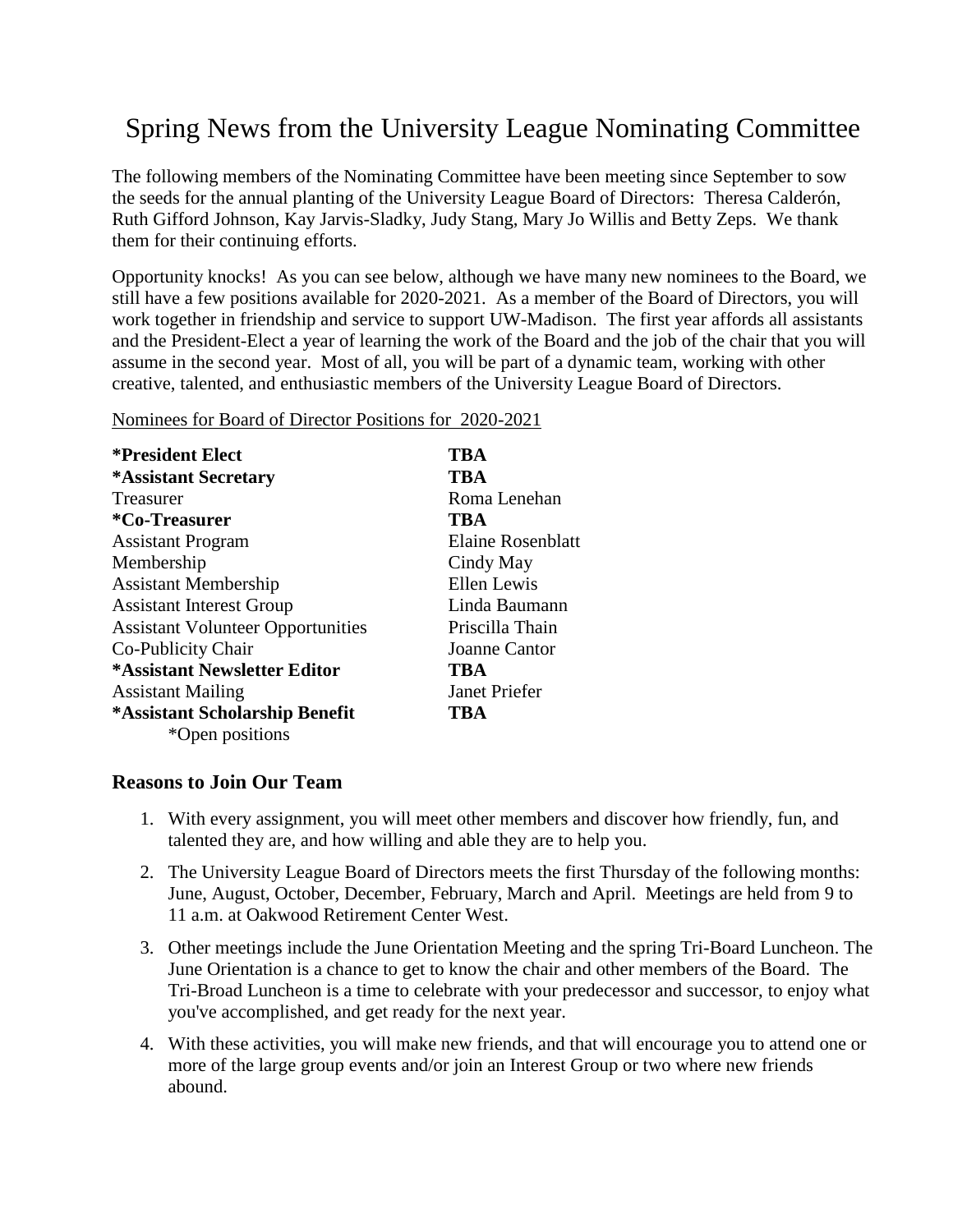- 5. If you have the idea that the Board is an insular group that requires prior membership for years, that is simply not true. The Board is especially delighted to welcome new University League members.
- 6. In addition to the fun, you'll have the satisfaction of having contributed to an organization that supports collegiate scholarships to the great University of Wisconsin-Madison as well as the pre-literacy efforts of Great Dane Readers and local Head Start centers.

### **Join Us Now**

If you think you might be interested in an available position or know someone who would be interested, please contact Theresa Calderón, Nominating Committee Chair, *[university.league2015@gmail.com](mailto:university.league2015@gmail.com)*, or any other member of the Nominating Committee. Or, if you have your eye on an assignment for the following year (2021-2022), consider volunteering for that committee this year to learn about the position.

## Donate to the Scholarship Benefit Now

Have you *Stepped Up?* There is still time to donate to the Scholarship Benefit by sending a check to: The University League, P.O. Box 5046, Madison, WI 53705. Let's give deserving students a boost in stepping toward their goals. Their need has never been greater!

## Spring Has Sprung and Pay-in-May Is Near!

The annual Pay-in-May membership renewal forms will be mailed to all members in late April. Please remember to return your renewal and sign-up forms and your check promptly. By sending in your membership promptly, you will save League money. In addition, your name will appear in the Yearbook Directory. Maintaining our membership numbers is vital to the League's organizational goals of scholarship, service, education and friendship. Every member counts!

## News from the Technology Committee and Technology Interest Group

The **Technology Committee** has accomplished a great deal this year. It organized classes on smart phones in October, 2019. Although the spring classes have been postponed, League will reorganize two sets of classes, one for Android (non-Apple) computers/tablets and the other for Mac Ipads/computers. The Committee will be holding the smart phone classes in the fall. It hopes to hold computer classes again in spring 2021. Contact Joan Leffler, [jleffler@wisc.edu,](mailto:jleffler@wisc.edu) for more information.

In addition, the Technology Committee, led by Theresa Calderon, Chair, has developed a "Timeline for Revisions to the Website and Yearbook," which informs Board members of the monthly expectations and responsibilities and the interrelationships between Board members and committees. The timeline will make the League Board more efficient.

The **Technology Interest Group** held its first organizational meeting March 4, 2020 at Oakwood Village West to establish this group. The group hopes to have regular meetings by fall, 2020. The members of the group will determine the focus. The mission of the new interest group is to educate and support members in their technology needs. Anyone wanting to join this group should indicate this on the Pay-in-May "Activity and Volunteer Form" or contact Mary Jo Willis at mjwillis@wisc.edu.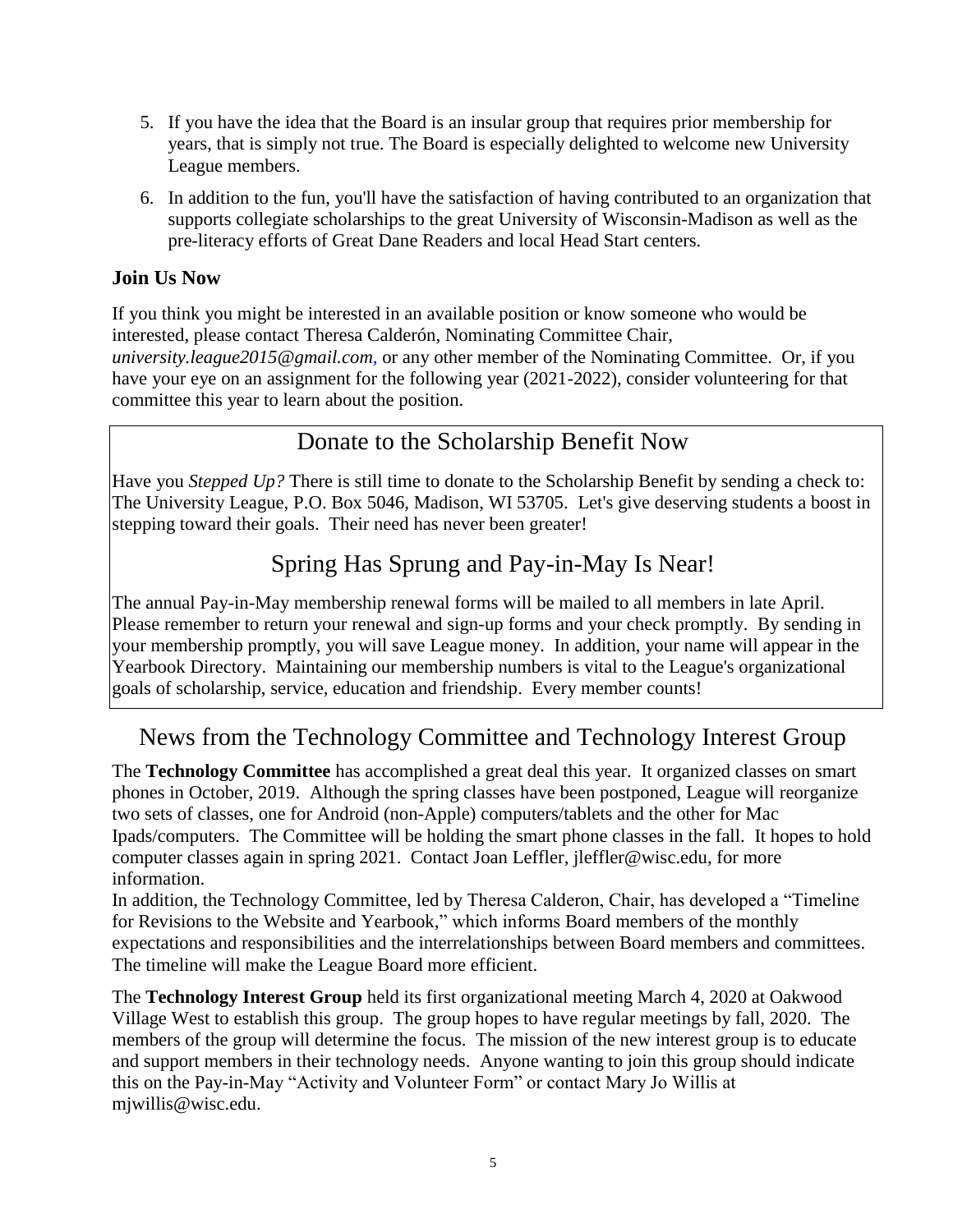# Interest Group Leaders' Meeting

On March 4<sup>th</sup>, 2020, the Interest Group Leaders met at Oakwood West. Leaders were provided with deadlines to update their Interest Group information for the Website and Yearbook. They also were encouraged to submit Newsletter articles. During the working session, leaders received a copy of their Interest Group's description, which is included on the Website and in the Yearbook. They were asked to make any changes they felt would better describe their group. Updates needed to be submitted to both Cathy Andersson, Interest Group Chair, [cathya52@gmail.com,](mailto:cathya52@gmail.com) and Susan Ihler, Interest Group Assistant Chair, [sjihler@gmail.com, on](mailto:sjihler@gmail.com,%20on) or before March 31<sup>st</sup>.



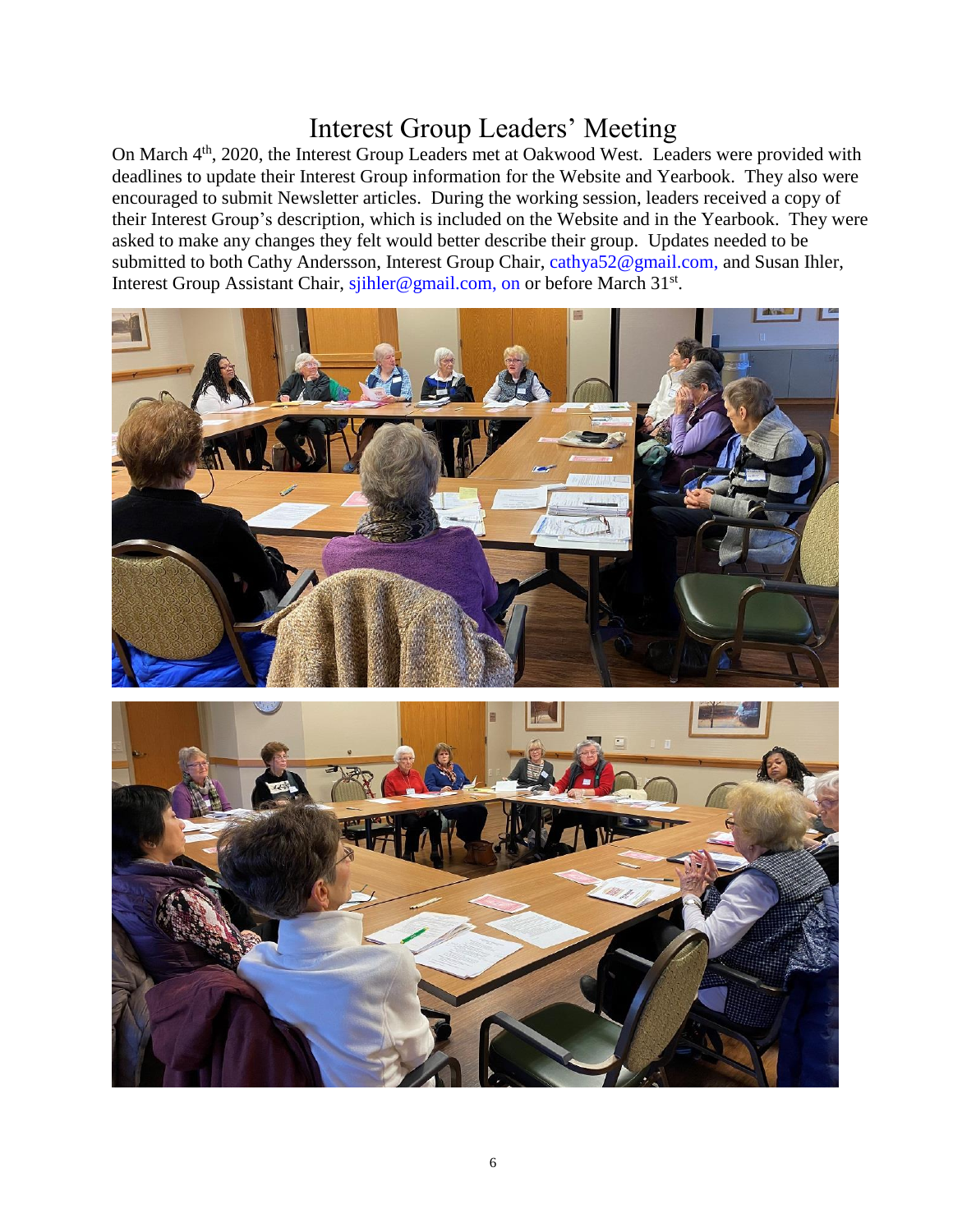# IN MEMORIAM

![](_page_6_Picture_1.jpeg)

the present situation."

On Friday, January  $24<sup>th</sup>$ , 2020, the Univerity League and the world lost one of their very special people, **LaVonne Senn**, who died at age 92. Her work on behalf of the University League will live after her in many ways. Several members have sent their remembrances.

Kay Jarvis-Sladky wrote: "LaVonne Senn, in her 88th year, 2014-2015, chaired the Program Committee with enormous success. In advance, she envisioned personalities and themes that would attract large audiences to four annual events and three day trips, including two to the Epic campus and one to the recently completed School of Nursing. She and her committee worked hard to draw 638 attendees to these events with the participants giving \$2637 to the Scholarship Funds (excluding the Scholarship Benefit). In the last two years, LaVonne was on the Publicity Committee, always ready to lend an historic eye and a mind to

Joan Hall told of another of LaVonne's passions: "LaVonne was a longtime member of the Foreign Foods Interest Group (now called International Foods). An excellent cook who enjoyed exploring new cuisines and recipes, she encouraged others with advice and enthusiasm. She and her late husband Al liked to host in December, when their home was festively decorated and their round table piled high with good food. In recent years, LaVonne was a tireless recruiter of new members. We all miss her."

In addition to her work with the University League, LaVonne was a gifted violinist, still teaching young students to play the violin. She founded the Shumi String Quartet, which played when the University League hosted the Big Ten Conference of Women's Organizations. Another of her accomplishments, showing her intellectual versatility, was her scientific career—she was on the team at the University of Minnesota that developed the first mechanical heart pump.

**Werner Frank,** husband of long-time member, Jean Frank, died on the evening of January 14, 2020. Werner was a professor at the University of Wisconsin-Madison School of Business where he taught for over 30 years. While there, he was the major professor for 19 doctoral dissertators, a member of 41 doctoral committees in business, and an author of two textbooks. He did consulting work for four textbook publishers and several professional organizations. He enjoyed woodworking, toymaking, the visual arts, music, travelling, and camping. At one time, he was on the Board of Directors for Opera Props, an organization that serves as a link between the University Opera and the community. We send our condolences to Jean and her family.

![](_page_6_Picture_8.jpeg)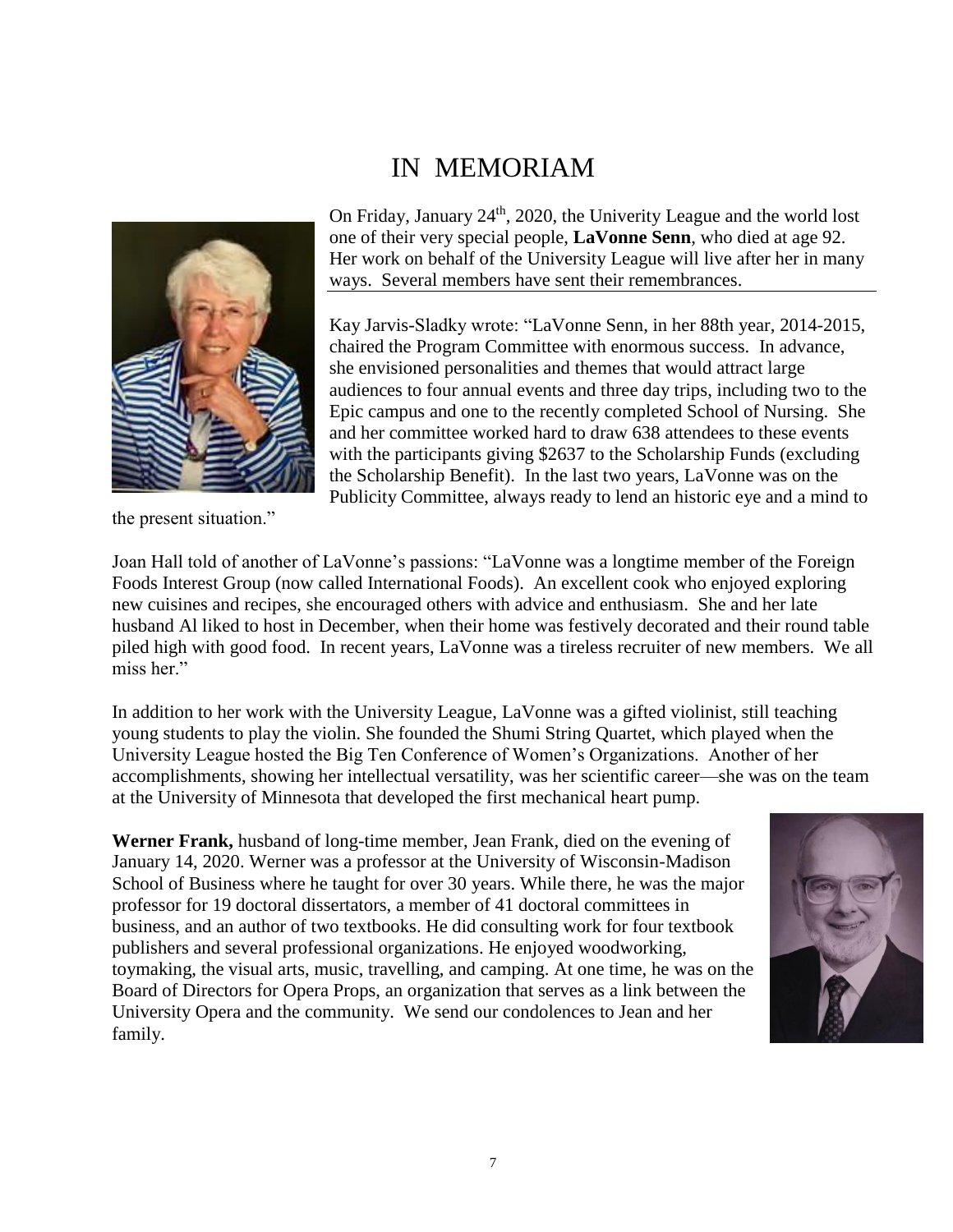### Interest Group News: Wine Divas and Dudes

![](_page_7_Picture_1.jpeg)

The Wine Divas & Dudes started February off with a treat. Along with tasting red and white wines from different areas of the world, we were treated to a lesson about chocolate by Will Marx the owner of *[www.wmchocolate.com](http://www.wmchocolate.com/)*. And he even paired different chocolates with the different kinds of wine to entice our taste buds.

#### **Wine & Dark Chocolate Tasting** with Wm. Chocolate - February 6, 2020

- 1. Gaia Notios White / Honduras 70% with salt
- 2. Conte D'Attamis-Maniago Pinot Nero / Belize 68%
	- 3. Carnivor Cabernet Sauvignon / Ghana 75%
		- 4. Vaglio Aggie Malbec / Nicaragua 85%
	- 5. Warre's Bottle Aged Porto / India 65%

### University League Collaborates with SAIL

 *SAIL is* **Sharing Active Independent Lives,** *a membership program of the nonprofit* organization, AgeBetter, Inc. SAIL has approximately 530 members who live in the Madison area and range in age from 58-99. Its website is *[www.sailtoday.org.](http://www.sailtoday.org/)* It's a neat model that is part of the national "village" movement (*[www.vtvnetwork.org](http://www.vtvnetwork.org/)*) that is now recognized by the World Health Organization as an excellent way to create a more age-friendly community and help people stay connected and engaged as they age.

 AgeBetter, Inc. was founded by Oakwood Village and Attic Angel Association. Agrace and SSM at Home were also founders and remained with AgeBetter until about 2013. Oakwood and Attic Angel have supported the SAIL program since its inception in 2005. AgeBetter is now expanding to develop affordable housing for seniors, local produce/foods source and/or community gardens for Attic Angel, Oakwood, SAIL and the larger senior community, and a training and education center for people working with seniors. These initiatives are in addition to the SAIL membership program.

 University League receives publicity in SAIL's publications. For this reason, University League plans to reciprocate in the League Letter.